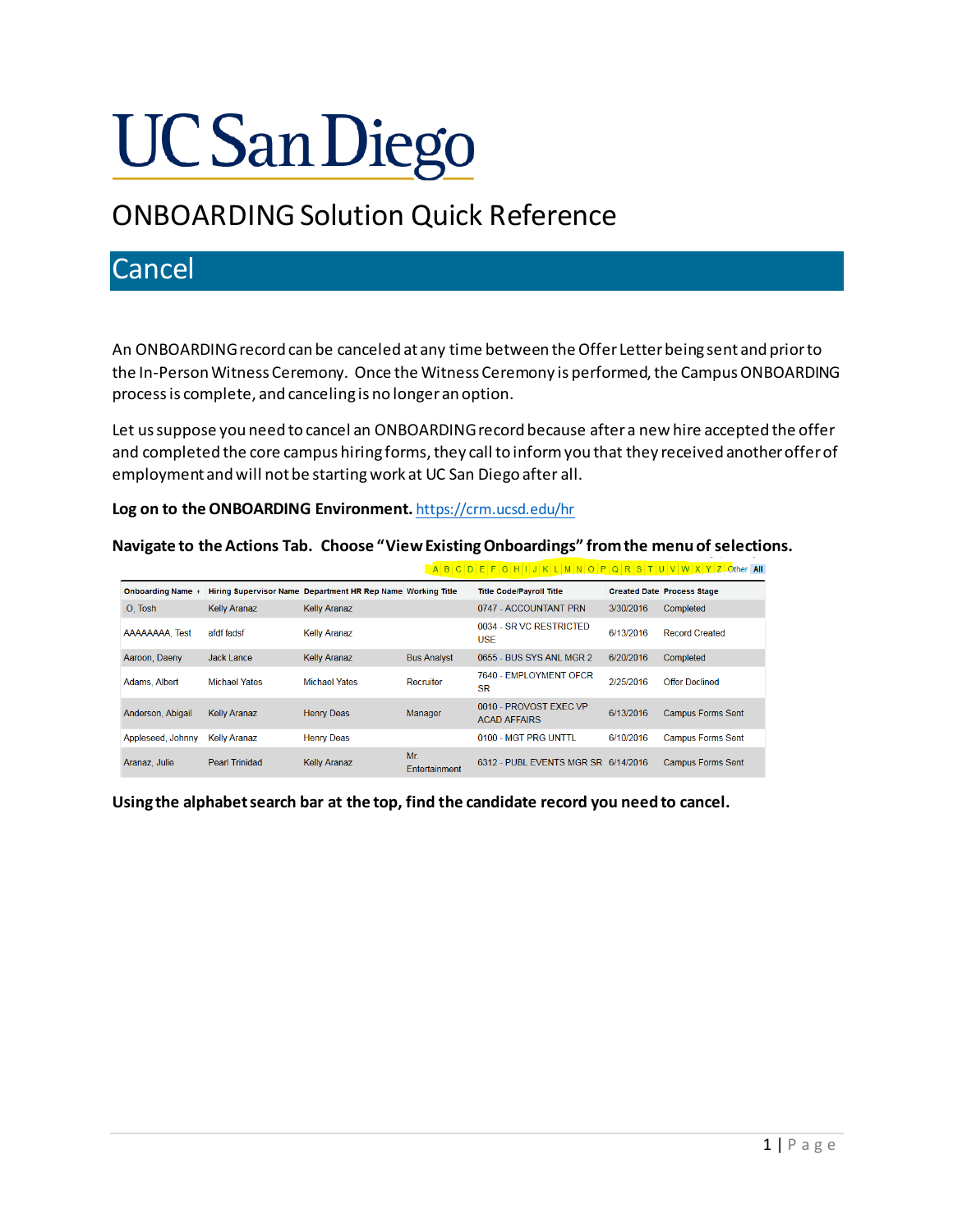|                          |                               |                        | .                    |
|--------------------------|-------------------------------|------------------------|----------------------|
| <b>Onboarding Name</b> + | <b>Hiring Supervisor Name</b> | Department HR Rep Name | <b>Working Title</b> |
| fads, fdsf               | fdasf fadsf                   | <b>Martin Test</b>     | fadsf                |
| Fell, Felli              | <b>Pearl Trinidad</b>         | <b>Kelly Aranaz</b>    | Project Manager      |
| Flower, Daisy            | <b>Pearl Trinidad</b>         | Barbara Angeletti      |                      |
| Franz, Hanz              | <b>Kelly Aranaz</b>           | <b>Kelly Aranaz</b>    |                      |
| Friday, Redo             | <b>KK</b>                     | <b>Kelly Aranaz</b>    |                      |
| Friday, T                | KΚ                            | <b>Kelly Aranaz</b>    |                      |
| Friday, Test             | ΚK                            | <b>Kelly Aranaz</b>    |                      |
| Frisco, Don              | <b>Pearl Trinidad</b>         | Barbara Angeletti      | <b>Technician</b>    |

#### **This is the screen that opens:**



### **Select "Cancel Onboarding". This screen appears:**

|                                              | Reason for Canceling an Onboarding |
|----------------------------------------------|------------------------------------|
| <b>Reason for Canceling an</b><br>Onboarding | Data Entry Error (UCSD)            |

**Notice the drop-down selection for the reason for canceling this record. You will see specific reasons for the cancellation of the record. These are your options:**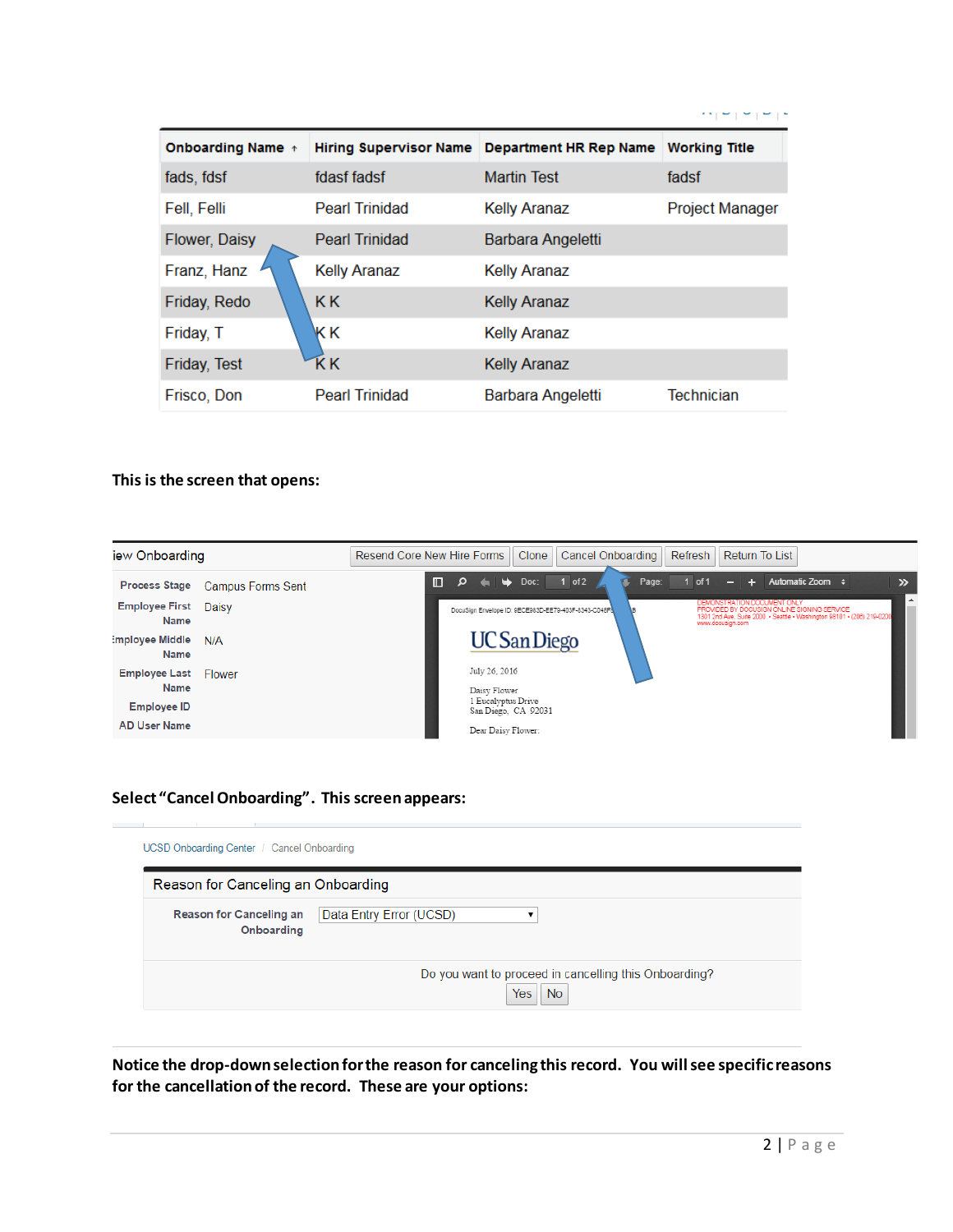|         | --None--                                                                                                                                                                                                           |                              |
|---------|--------------------------------------------------------------------------------------------------------------------------------------------------------------------------------------------------------------------|------------------------------|
| parding | $-Mone-$<br>Data Entry Error (UCSD)<br><b>Decline to Start</b><br><b>Failure to Pass Physical</b><br>No Call/No Show<br><b>Unable to Provide Work Authorization</b><br><b>Verbal Decline</b><br>Visa Ineligibility | ed in canceling<br><b>No</b> |

**Data Entry Error** – A Department Initiator entered wrong data into the Offer Letter and it was not caught while being previewed. Once the error is discovered, you need to cancel the offer and issue a corrected one.

**Decline to Start** – The new hire accepted the position, but sometime between that acceptance and their start date, they call to inform the HR rep that they will not be starting after all.

**Failure to Pass Physical –** New hire failed to pass the physical

**No Call/No Show** – New hire fails to report without any communication to the hiring department

**Unable to Provide Work Authorization** – I-9 verification cannot be done due to the lack of proper documentation

**Verbal Decline** – The new hire verbally indicates they will not accept the offer, and refuses to perform the Decline action that is necessary to stop the hiring process.

**Visa Ineligibility** –This selection is not yet valid. Once our solution covers foreign nationals, this will be a valid option.

**Central Office Super Users only will see two additional options:**

- **Failure to Disclose/Omissions/Background Check**
- **Loss of Funding**

**Choose the option that fits your particular situation. In our situation, the reason is Decline to Start.**